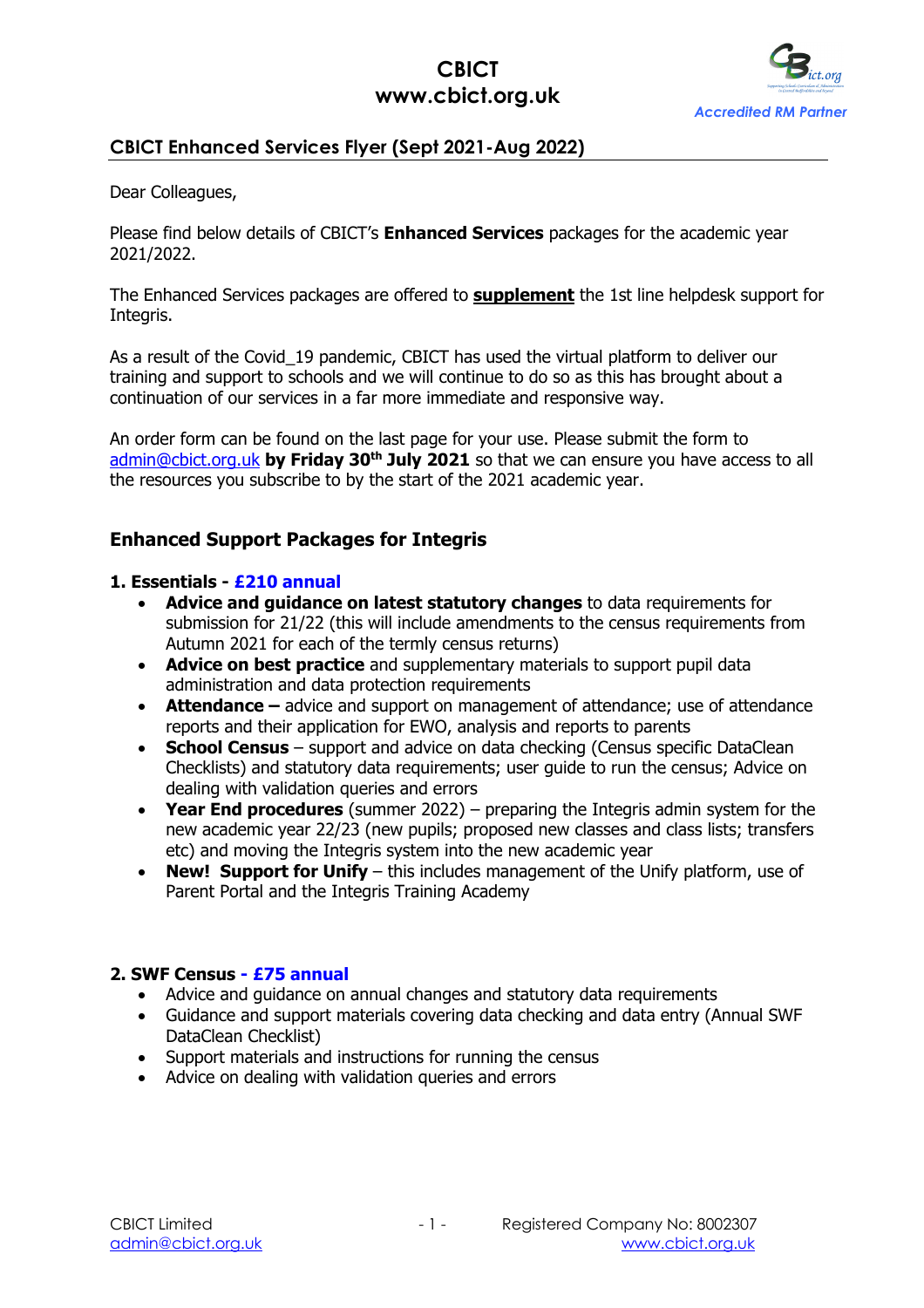

# **CBICT Enhanced Services Flyer (Sept 2021-Aug 2022)**

### **3. Integris Assessment - Objectives markbooks Annual Licence & Support - £475**

- KPI Objectives Markbooks for Reading, Writing & Maths for Yrs 1-6
- Set up instructions for new year
- Advice and support in using the markbooks
- Release of additional composite markbooks for easier analysis
- Development/Enhancement of markbooks agreed by AwoL Governance group
- Also included **Summer assessment returns 2022** resources (additional Y4 return and Y4/6 Transfer markbooks) including pupil reports and, analysis and performance reports – see point 6 overleaf for more details)
- Covers initial basic training on using markbooks and markbook analysis; Overview and management of assessment for Integris Administrators; Using interactive analysis tools to report on school performance and determine school development targets

#### **4. EYF Assessment (based on new EYF Framework) Annual Licence & Support - £200**

- Prime & Specific markbooks for Yrs N1 YR
- Termly Progress and Tracking markbooks (to view data in different ways to suit use)
- Good Level of Development (GLD) Monitoring markbook
- Additional composite markbooks for analysis (i.e. Progress from Entry)
- Ongoing development/enhancement of markbooks
- GLD Measures markbook to identify GLD/ non-GLD pupils

### **5. Phonics Tracking – Annual Licence & Support - £50**

- In-year tracking of phonics outcomes
- Phonics tracking markbooks for Yrs 1 & 2
- Advice and support

#### **6. Summer Assessment 2022 - £150 annual**

**(this is included in the Integris Assessments package for 21/22) Schools who have purchased EYF Assessment, the cost will be £75)**

#### **Note: The last formal set of statutory returns was in Summer 2019 due to Covid\_19. It is expected that schools will return to making statutory returns in Summer 2022. With a break in procedures, we strongly recommend schools subscribe to this package in readiness for summer 2022.**

This package relates to summer term assessments for schools who wish to use the Integris markbooks for EYF, Phonics, KS1 and KS2 for making the statutory end of year assessment returns. This package also includes a Year 4 Return markbook for CBC schools and a Year 4/6 data transfer markbook for sending leavers' assessment data (KS1/Y4/KS2) to destination schools.

This package consists of:

• Help sheets and instructions for setting up and use of Integris statutory assessment markbooks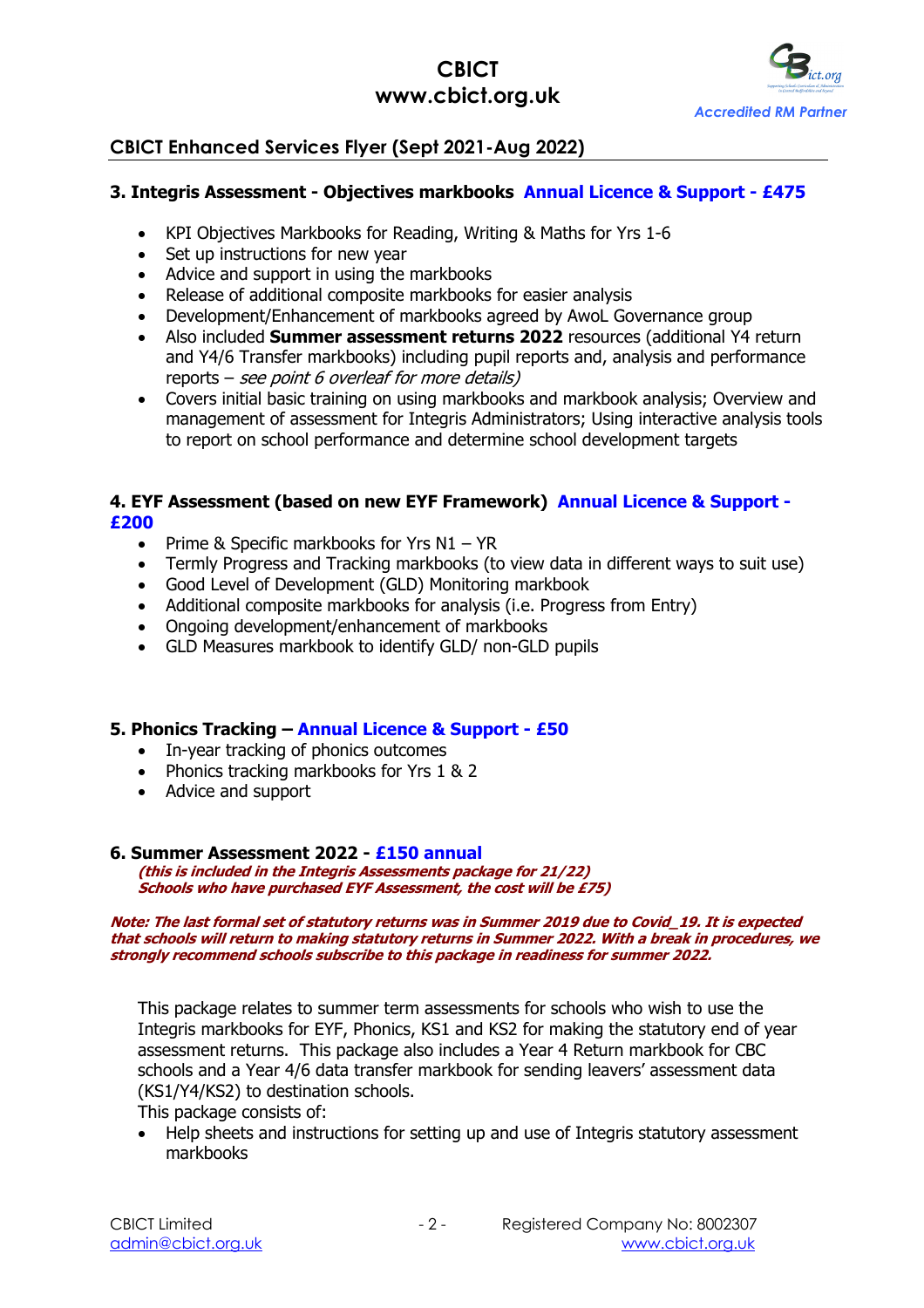

## **CBICT Enhanced Services Flyer (Sept 2021-Aug 2022)**

- End of Key Stage assessment returns and transfers (instructions; creation and publication of Y4 return markbook and additional Y4, Y6 & Y8 transfer markbooks)
- Performance reports for analysis and reporting to SLT/staff/Governors
- Additional supporting documents to assist with the process of data recording, quality assurance and making returns within deadlines including import and analysis of KS2 test results
- Performance Dashboard for recording all end of key stage results (incl all other year groups) from YR – Y6

### **7. Reporting to Parents**

### **Initial set-up charge dependent on school need at £48 per hour £100 annual support after set-up if required**

This module enables schools to establish a regular reporting cycle (termly and/or end of year) which brings together assessment and attendance data into a single report for parents. Schools have control over the workflow from choosing a pre-defined report format through to teacher completion, review, approval and producing reports. The package consists of:

- Initial definition of reporting requirements and creation of bespoke markbooks where necessary
- Guidance and instructions for Integris administrators to set up the reporting cycle and audit the process
- Help sheets for teachers/head teacher entering comments for reports
- Initial training for teachers

Schools can start using this module at any time during the year to develop familiarisation with the module and may opt to produce termly reports for specific year groups through to producing reports for all pupils at the end of the year.

### **Virtual (via Zoom) Training Sessions**

We provide a number of virtual sessions throughout the year on essential areas of the Integris system (e.g. Pupil Premium) as well as new topics or specific features within or related to Integris.

These sessions are FREE to schools who subscribe to the Essentials package and/or First Line Helpdesk.

We also provide Integris (and related) training for new administrators (up to 3 separate sessions) free of charge where the school subscribes to the Essential package.

### **Bespoke training and/or consultancy - £48 per hour per school regardless of the number of delegates**

Our preference is to provide bespoke training to the school on request so that we can target training to the needs of the individual and their role and responsibilities within the school. Training content can cover a mixture of essential training for new users alongside refresher training for more experienced users.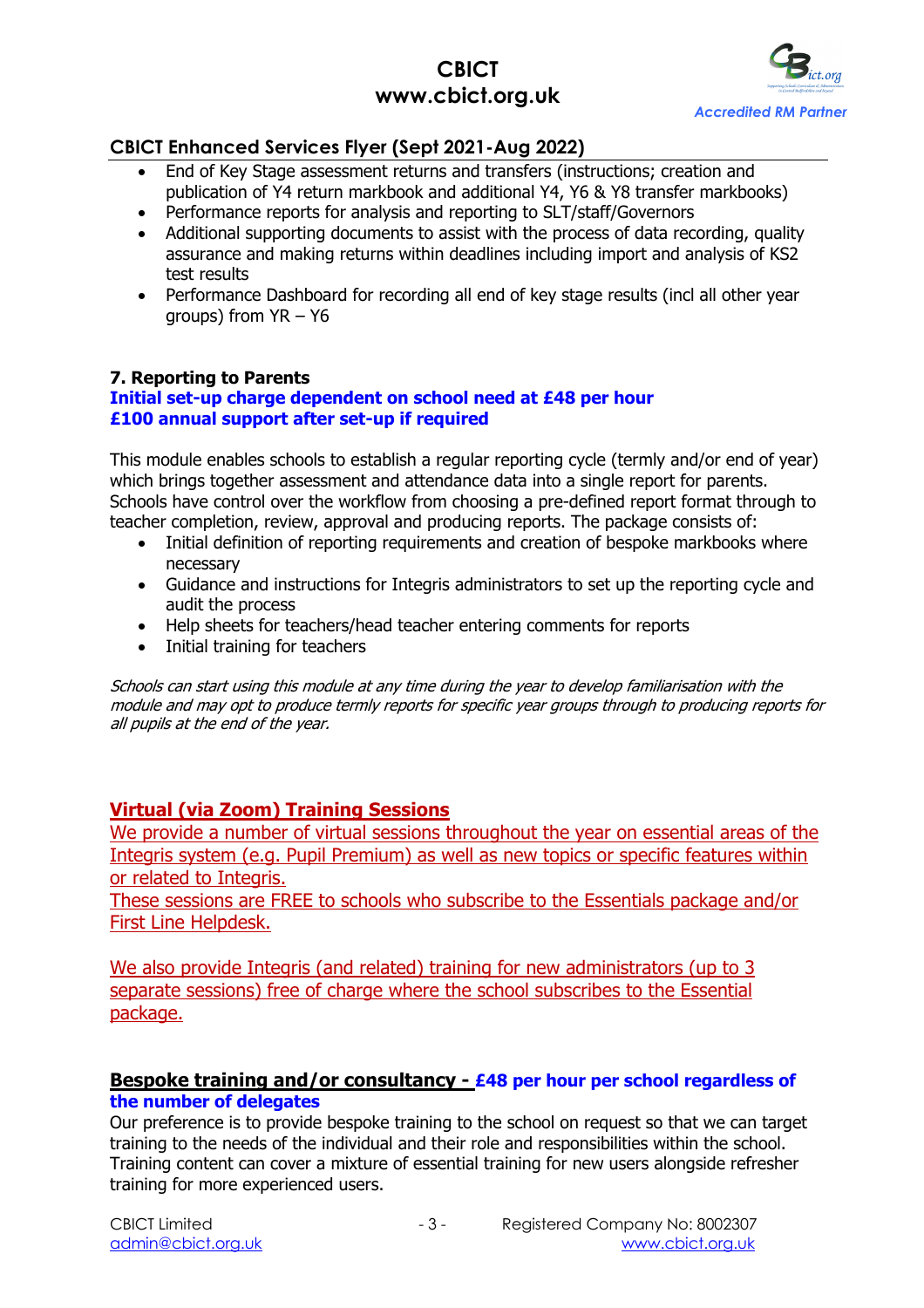

## **CBICT Enhanced Services Flyer (Sept 2021-Aug 2022)**

# **Data Protection (GDPR) support**

We offer generic free support to schools in terms of advice and guidance for compliance with the process requirements for GDPR through our Data Governance Framework and Resources pages on our website www.cbict.org.uk. We will endeavour to keep schools abreast of any regulatory changes or developments.

In addition, we offer specific GDPR support as follows:

- o **GDPR Advice and Guidance** Annual £100 This covers specific advice and guidance (by phone or email) relating to issues arising or any aspects of the compliance process.
- o **GDPR – on site Advisory Visit and/or Audit Advisory Visit** - Provide an external validation check of your school's processes and documentary evidence for compliance £150 **Audit Visit** - £250

You can arrange for an Advisory Visit or an Audit Visit by contacting admin@cbict.org.uk

#### **Training on GDPR -** £75 Per session

Training can be provided on site or virtually.

- $\circ$  GDPR Briefing session for HT/SLTs how to manage the process
- o GDPR Briefing session for school staff raising awareness of responsibilities
- $\circ$  GDPR Briefing for Governors raising awareness, compliance and monitoring

Training can be arranged at any time during the year by contacting admin@cbict.org.uk